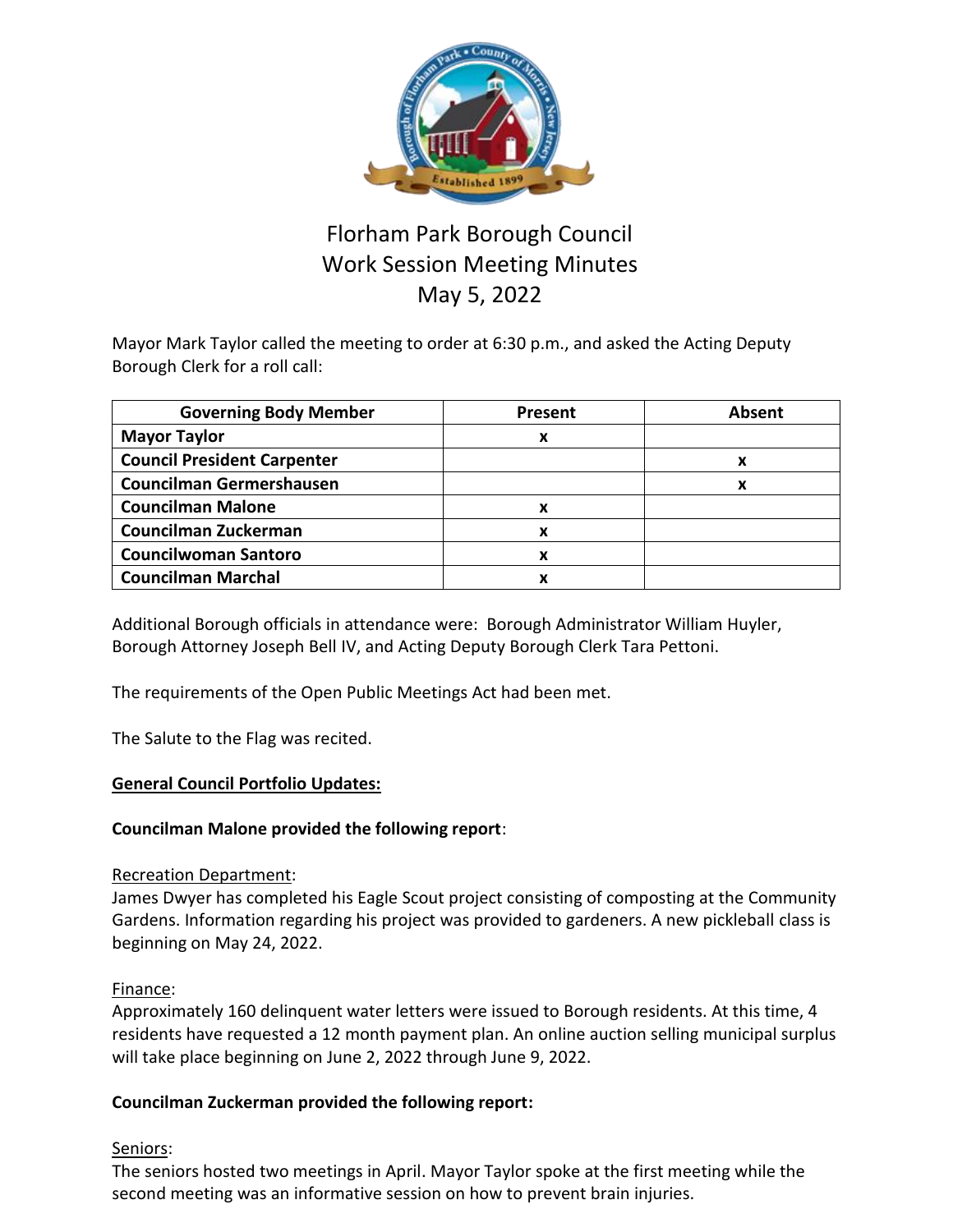### Environmental Commission:

Councilman Zuckerman attended the Earth Day event at Spring Garden Lake. The event was well attended and brought individuals from other municipalities.

### Board of Education:

Councilman Zuckerman attended the last Board of Education meeting. The Board of Education approved their 2022-2023 budget at the meeting. There is a 2% increase from the prior year. This is equivalent to approximately a \$50 increase per household. He addressed the decrease in the number of students enrolled within the district. There was a decrease of 59 students from 2019 to 2022. They board indicated that they are aware of the decrease in the number of students however, they are expanding services for the students which resulted in an increase to the budget.

### Pool:

A new pool director has been hired. Repairs to the pool have commenced.

### **Councilwoman Santoro provided the following report:**

### Planning Board and Zoning Board of Adjustment:

The Planning Board has finalized the reviews to the zoning update. Katherine Sarmad will be presenting the changes to the Council at a later date. The next Planning Board meeting scheduled for Monday has been canceled due to lack of agenda items.

### Building/Construction:

Councilwoman Santoro asked Construction Official, Kevin Guilfoyle, for a Construction Department update. He reported that the Construction Department issued 78 permits, 23 Certificates of Occupancy and completed 550 inspections in the month of April. Additionally, he reported that he met with SDL with regard to phase II of the online plan review. The SDL portal will allow residents to submit and track applications online as well as giving the public access to records.

# **Councilman Marchal provided the following report:**

# Library:

The Library Committee is looking to expand their New to Town event by inviting all residents. This is an opportunity for residents to learn about volunteerism. The Touch-A-Truck event planning has begun.

# Board of Health:

The Board of Health had a meeting on April 13, 2022. They are seeing an increase in COVID-19 cases. There seems to be a few false positives due to the at-home testing. The food inspection process was discussed as there is an issue with certain establishments following the proper procedures. The Health Department offers a food handling course. The Health Inspector will be reviewing the current Borough ordinance as it relates to re-inspections and the fees associated with that.

# Gazebo Committee:

The Gazebo Committee is meeting tonight. They are in good shape regarding fundraising. Concerts are scheduled for the summer.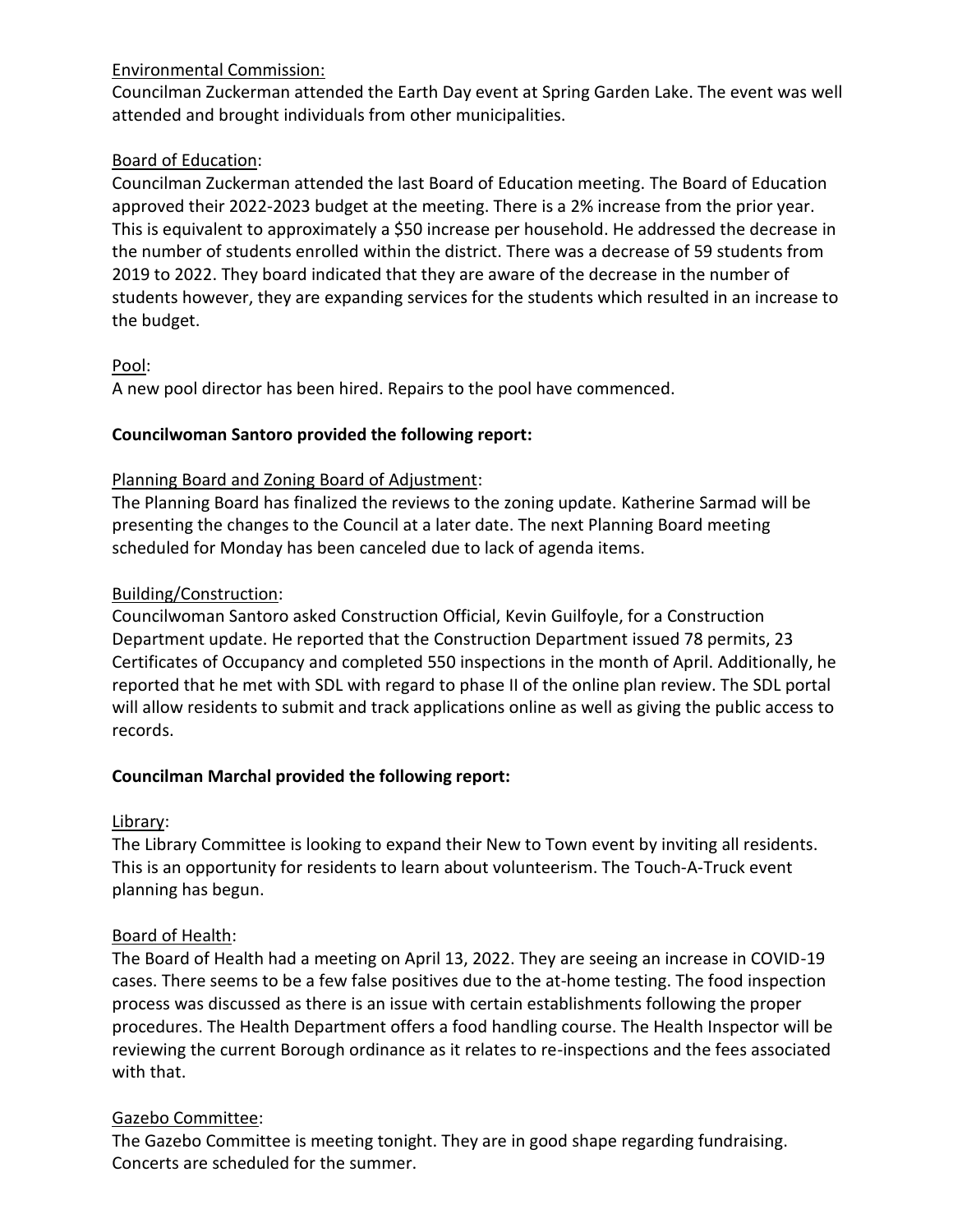### Water:

Regarding the well rehabilitation project, the final controls and instruments have been installed, calibrated and are being tested. Regarding the well transmission project, the contractor is working on the last remaining items. Following the water meter letter that was sent out in February, over 65 meters were installed while 76 customers have not responded. Residents who set-up appointments last year, have until June 15, 2022 to complete their meter replacement. At this time, there are 250 households remaining. As far as the water tank rehabilitation design project, the Borough is still updating leases. The Borough Engineer is working with Tank Consultants for proposals regarding tank antennae mapping. The WQAA compliance reports were submitted to the NJDEP last month. Hydrant flushing will continue through May.

### Sewer:

Flood hazard area and wetland permit applications have been submitted to NJDEP, for future improvements within the sewer plant, and possible expansion to the adjacent Borough owned property. Colliers Engineering continues to work on the third clarifier, bar screen and generator design. Final plans and specs regarding the Carrigan Lane/Burnet Road sewer and sewer pump station project will be delivered Friday. The Borough will be going out to bid in the coming weeks. CDM is working on the construction plans and specifications for the Beechwood/Elmwood cured in place lining project. Annual sewer jet cleaning has started. Maintenance and repairs to gravity filters #1 and #2, main pump #4 and waste pumps #2 and #3 have been made.

# **Councilman Marchal provided the following report on behalf of Councilman Carpenter:**

### Engineering:

Columbia/Park Street intersection improvement project – still waiting for delivery of the traffic signal components. The Briarwood Road intersection improvements are complete. Elm Street Road and drainage improvement project – survey obtained from residents has resulted in the proposed installation of angled granite block curbing along the Elm Street residential frontages. Granite block curb will be installed from the start of the project at Emmett Field, and will extend along the Elm Street Recreation area and DPW storage yard. Project scheduled to go out to bid spring/summer. New Jersey Department of Transportation (NJDOT) funding of \$411,700.00 is involved. Farr Lane/Murphy Circle drainage study – stormwater ditch easements have been sent to two residents for sign-off.

Road maintenance – Both the DPW and a private contractor have completed driveway curb repairs. Township Engineer met with Tilcon to discuss the project. The following streets will be milled and paved beginning in late May, early June: Murphy Circle, Farr Lane, Indian Lane, Cherokee Trail, Overlook Drive and Driftway.

### Police Department:

The Police Department completed their distracted driving initiative in April. This resulted in 773 motor vehicle stops, 420 summonses issued and 11 arrests including 5 which were driving while intoxicated. The Police Department has applied for a grant for the Click It or Ticket Campaign for the month of May. Chief Orlando spoke about the Attorney Generals' changes to the police pursuit guidelines. They have added 6 offenses to the list of reasons to pursuit an individual. Councilman Zuckerman requested information regarding the laws which pertain to off-duty police officers and the legalization of marijuana.

# **Consent Agenda – Resolutions of Approval:**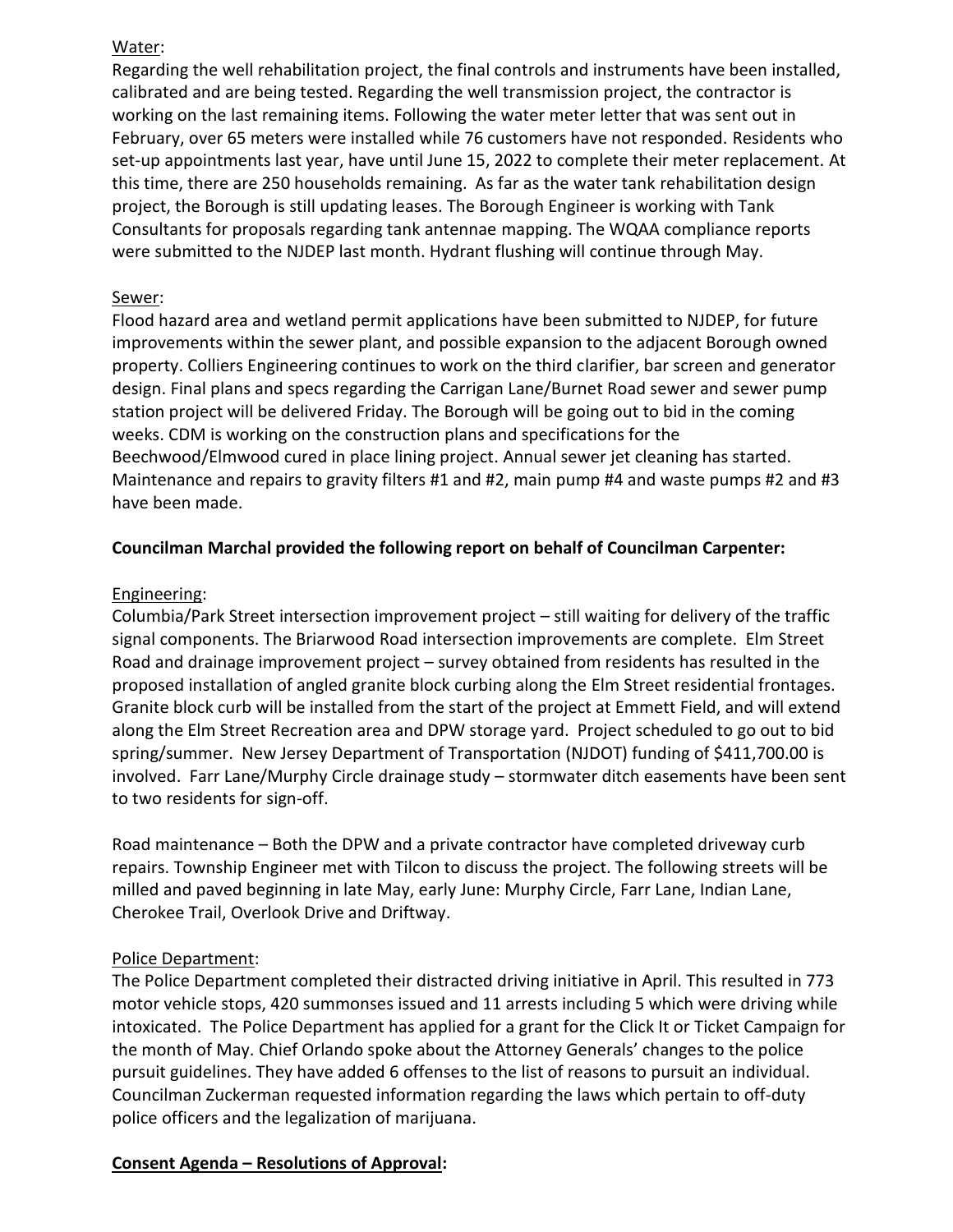Councilwoman Santoro made a motion to approve the Consent Agenda Resolutions, via single motion of the Council. Councilman Malone seconded the motion.

- **- #22-71:** Redemption of Tax Title Lien #20-000004
- **- #22-72:** Authorizing a Bid Award for Reconstruction of Emmett Park Tennis Courts
- **- #22-73**: Insertion of Item of Revenue, \$7,000.00, from Distracted Driving Grant
- **- #22-74:** Appointment of Acting Deputy Borough Clerk, Tara Pettoni

**Roll Call Vote:**

| <b>Council Member</b> | Aye | <b>Nay</b> | <b>Abstain</b> | Absent | <b>Comments</b> |
|-----------------------|-----|------------|----------------|--------|-----------------|
| Carpenter             |     |            |                | X      |                 |
| Germershausen         |     |            |                | X      |                 |
| <b>Malone</b>         | X   |            |                |        |                 |
| Zuckerman             | X   |            |                |        |                 |
| Santoro               | X   |            |                |        |                 |
| <b>Marchal</b>        | x   |            |                |        |                 |
| <b>Total</b>          | Δ   |            |                |        |                 |

#### **Payment of Vouchers:**

Councilman Malone made a motion to approve the current bills list in the amount of \$6,740,710.44. The motion was seconded by Councilwoman Santoro.

| <b>Roll Call Vote:</b> |  |  |
|------------------------|--|--|
|------------------------|--|--|

| <b>Council Member</b> | Aye              | <b>Nay</b> | <b>Abstain</b> | Absent | <b>Comments</b> |
|-----------------------|------------------|------------|----------------|--------|-----------------|
| Carpenter             |                  |            |                | X      |                 |
| Germershausen         |                  |            |                | X      |                 |
| <b>Malone</b>         | X                |            |                |        |                 |
| Zuckerman             | X                |            |                |        |                 |
| Santoro               | $\boldsymbol{x}$ |            |                |        |                 |
| <b>Marchal</b>        | X                |            |                |        |                 |
| <b>Total</b>          | 4                |            |                |        |                 |

#### **Privilege of the Floor:**

Mayor Taylor opened the meeting to the public, and the following members of the public wished to be heard:

#### John Winters, 32 Brooklake Road:

Mr. Winters requested an update on the Asco property. Mayor Taylor advised Mr. Winters that the Borough is working on site remediation. A letter concerning same was provided to the Township Attorney.

Mr. Winters requested clarification regarding smoking marijuana versus ingesting it and how the police would be able to determine the difference while an individual is driving. Chief Orlando advised that a field sobriety test would be done. Additionally, he mentioned that Drug Recognition Evaluators (DRE) would be trained in doing so.

Pastor Beau Nelson, Good Shepherd Lutheran Church, 160 Ridgedale Avenue: Pastor Nelson invited Mayor Taylor and the Council to a prayer service for the armed services as well as the Ukrainian people. The service will be taking place on May 21, 2022 at 1:00 p.m.